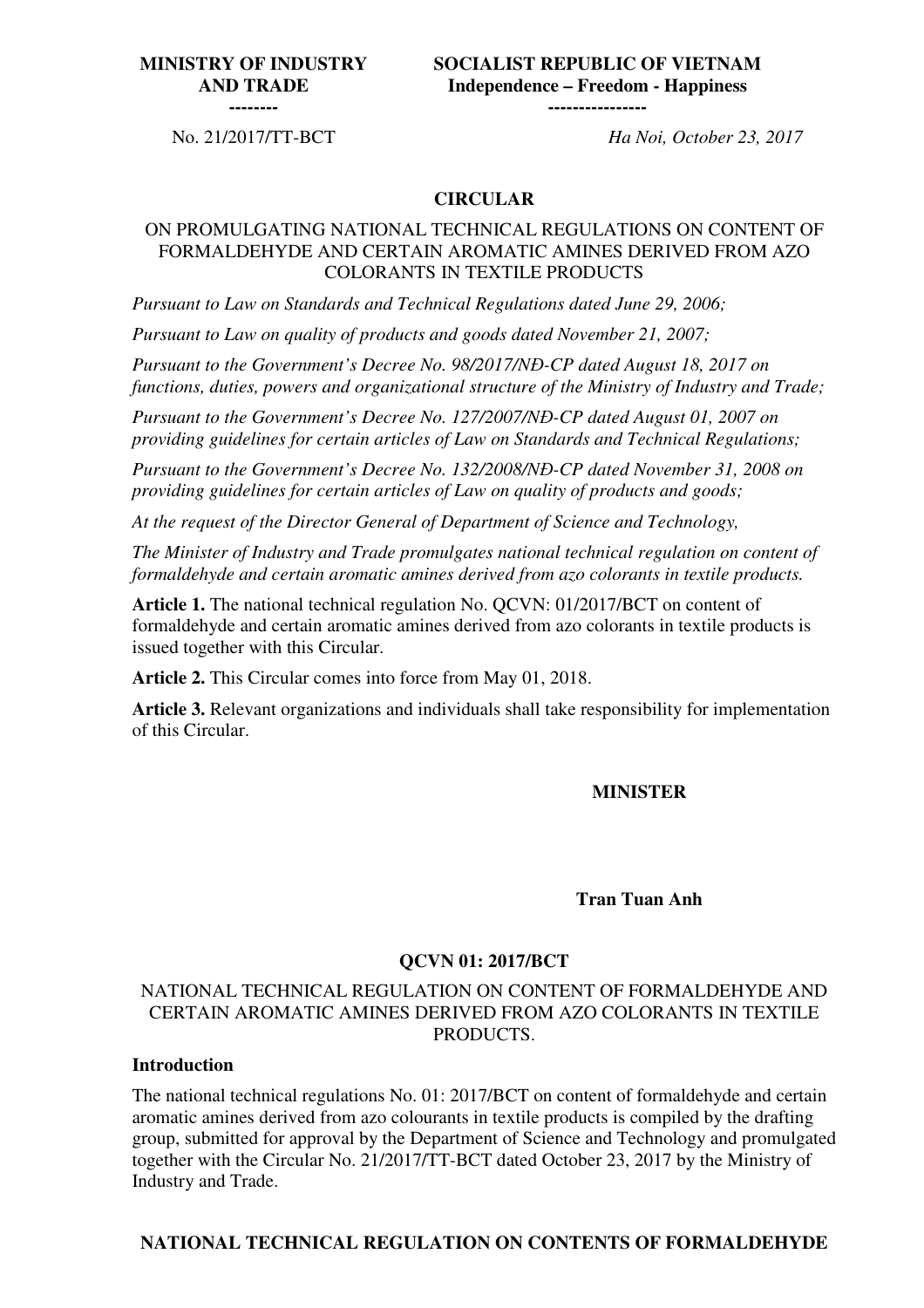## **AND CERTAIN AROMATIC AMINES DERIVED FROM AZO COLORANTS IN TEXTILE PRODUCTS.**

## **1. GENERAL PROVISIONS**

1.1. Scope

1.1.1. This document deals with content of formaldehyde and certain aromatic amines derived from azo colorants in textile products before they are traded in the Vietnam market. The list of textile products regulated by this document is specified in Appendix I of this document.

1.1.2. Products that are not regulated by this document include:

a) Luggage of people on entry and personal belongings of organizations and individuals within the duty-free allowance;

b) Goods of diplomatic organizations and individuals, international organizations within the duty-free allowance;

c) Samples used for advertisement without use value and samples used for scientific research and research for production;

d) Temporary imports exhibited and introduced in fairs, commercial exhibitions; temporary imports; goods under transit, merchanting trade or transshipment; goods sent to bonded warehouses (excluding goods sent from bonded warehouses to domestic market for trading);

dd) Presents within the duty-free allowance;

e) Goods exchanged by residents of bordering areas within the duty-free allowance;

g) Unbleached or undyed fabrics and textile products.

1.2. Regulated entities

This document applies to producers, importers and traders of textile products before they are put on the Vietnam market, regulatory authorities and other relevant organizations and individuals.

## 1.3. Definitions

1.3.1. "put textile products on Vietnam market" means a producer, an importer or a trader of textile products trades in, exchanges the goods or does marketing with other organizations and individuals.

1.3.2. "textiles" means natural or artificial fibres.

1.3.3 "textile product" means a product derived from processed textiles such as fibres, woven fabrics, knitted fabrics, non-woven fabrics, coated fabrics, synthetic leathers and products of these above-mentioned products depending on their uses) or from other textile products that have the same materials, weaving techniques, completion processing procedures and place of production.

1.3.4. "the batch" means all of the textile products referred to in a declaration of conformity.

1.3.5. Classification of textile products*:* Textile products are classified into 3 groups:

a) Group 1 including textile products for children under 3 year olds or jump-suits whose length is 100 cm or less.

b) Group 2 including textile products in direct contact with skin which are products whose surfaces are in direct contact with users' skin.

c) Group 3 including textile products not in direct contact with skin which are products whose surfaces are not in direct contact with users' skin.

## **2. TECHNICAL REGULATIONS**

2.1. Content limits

2.1.1. Limit on content of formaldehyde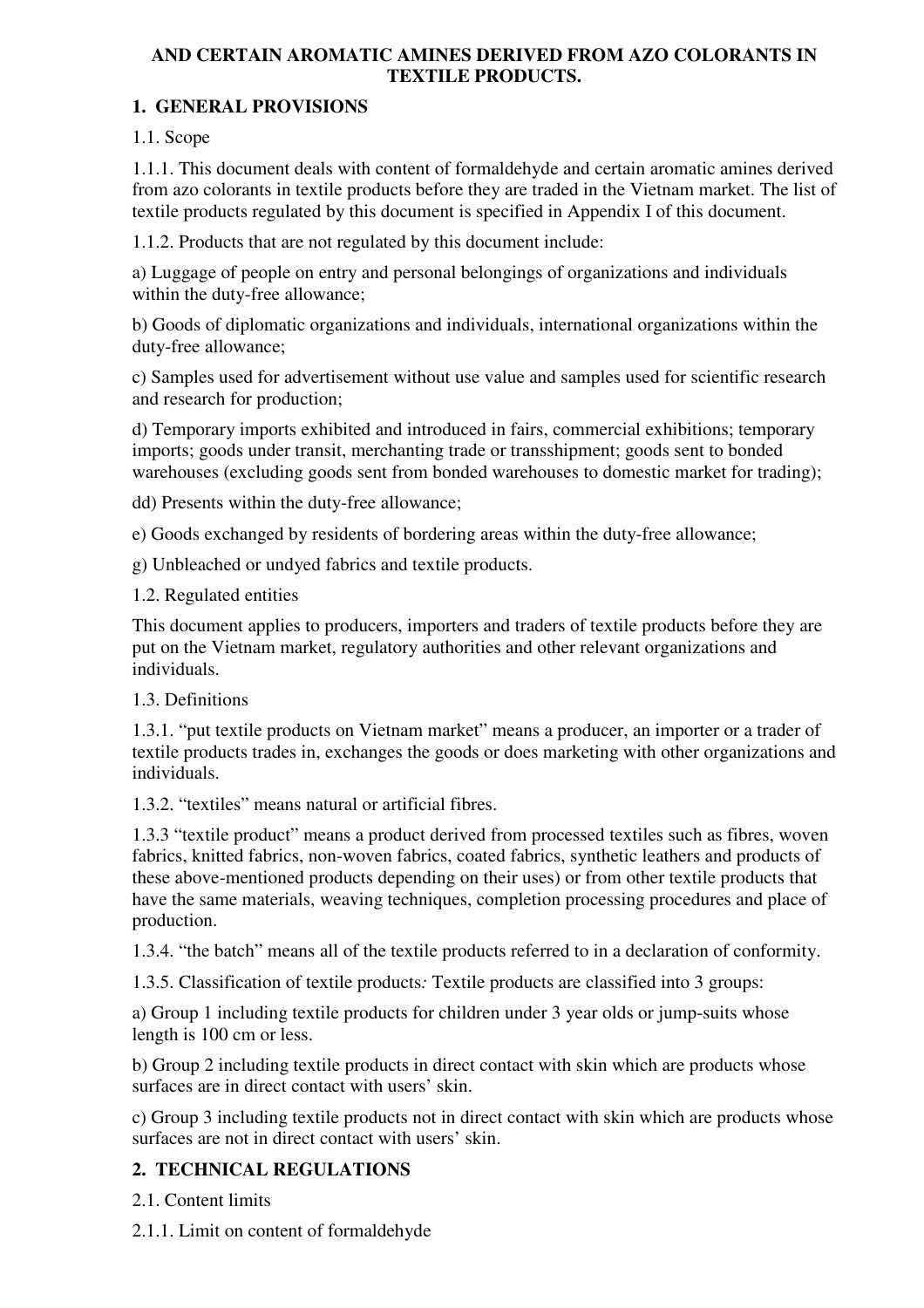Content of formaldehyde in textile products shall not exceed the limits prescribed in the following table:

| No. | Group of textile products                        | <b>Maximum limit</b><br>(mg/kg) |  |  |
|-----|--------------------------------------------------|---------------------------------|--|--|
|     | Textile products for children under 3 years old  | 30                              |  |  |
|     | Textile products in direct contact with skin     | 75                              |  |  |
|     | Textile products not in direct contact with skin | 300                             |  |  |

2.1.2. Limits on content of aromatic amines derived from azo colorants

Content of each aromatic amine shall not exceed 30 mg/kg. The list of aromatic amines derived from azo colorants is specified in Appendix II of this document.

## 2.2. Test method

2.2.1. Content of formaldehyde in textile products shall be determined according to one of the following standards:

a) **TCVN 7421-1:2013** on textiles - determination of formaldehyde - Part 1: Free and hydrolyzed formaldehyde (water extraction method);

b) **ISO 14184-1:2011**, Textiles - Determination of formaldehyde - Part 1: Free and hydrolized formaldehyde (water extraction method).

2.2.2. Content of aromatic amines derived from azo colorants in textile products shall be determined according to one of the following standards:

a) **ISO 24362-1:2014** (Textiles - Methods for determination of certain aromatic amines derived from azo colorants - Part 1: Detection of the use of certain azo colorants accessible with and without extracting the fibres) and **ISO 24362-3:2014** (Textiles - Methods for determination of certain aromatic amines derived from azo colorants - Part 3: Detection of the use of certain azo colorants, which may release 4-aminoazobenzene), or:

b**) EN 14362-1:2012 (**Textiles - Methods for determination of certain aromatic amines derived from azo colorants - Part 1: Detection of the use of certain azo colorants accessible with and without extracting the fibres) and **EN 14362-3:2012** (Textiles - Methods for determination of certain aromatic amines derived from azo colorants - Part 3: Detection of the use of certain azo colorants, which may release 4-aminoazobenzene)

2.3. Methods for taking samples for conformity assessment

2.3.1. Samples are classified into 2 types:

a) Random samples that are taken from a product in the batch.

b) Representative samples that include all of random samples of the batch and ensure its representation.

2.3.2. Sample specifications: Testing samples for determining content of formaldehyde and aromatic amines derived from azo colorants in textile products shall not be contaminated with soil, oil, grease, etc. and specified as follows:

a) Regarding fabrics: A sample shall be 0.5m in length; its width shall equal to the entire width of the fabric and keep a minimum distance equal to the circumference of the fabric.

b) Regarding carpets, blinds, bed cushions, cushions of sofas, chairs and specialized products whose surfaces are made of textiles or synthetic leathers, samples shall be taken from a batch or:

Samples of textiles used for produced the abovementioned products and enclosed with these products.

c) A textile product that is issued with certificate of eco-label is not required to be sampled for determining content of formaldehyde and aromatic amines therein;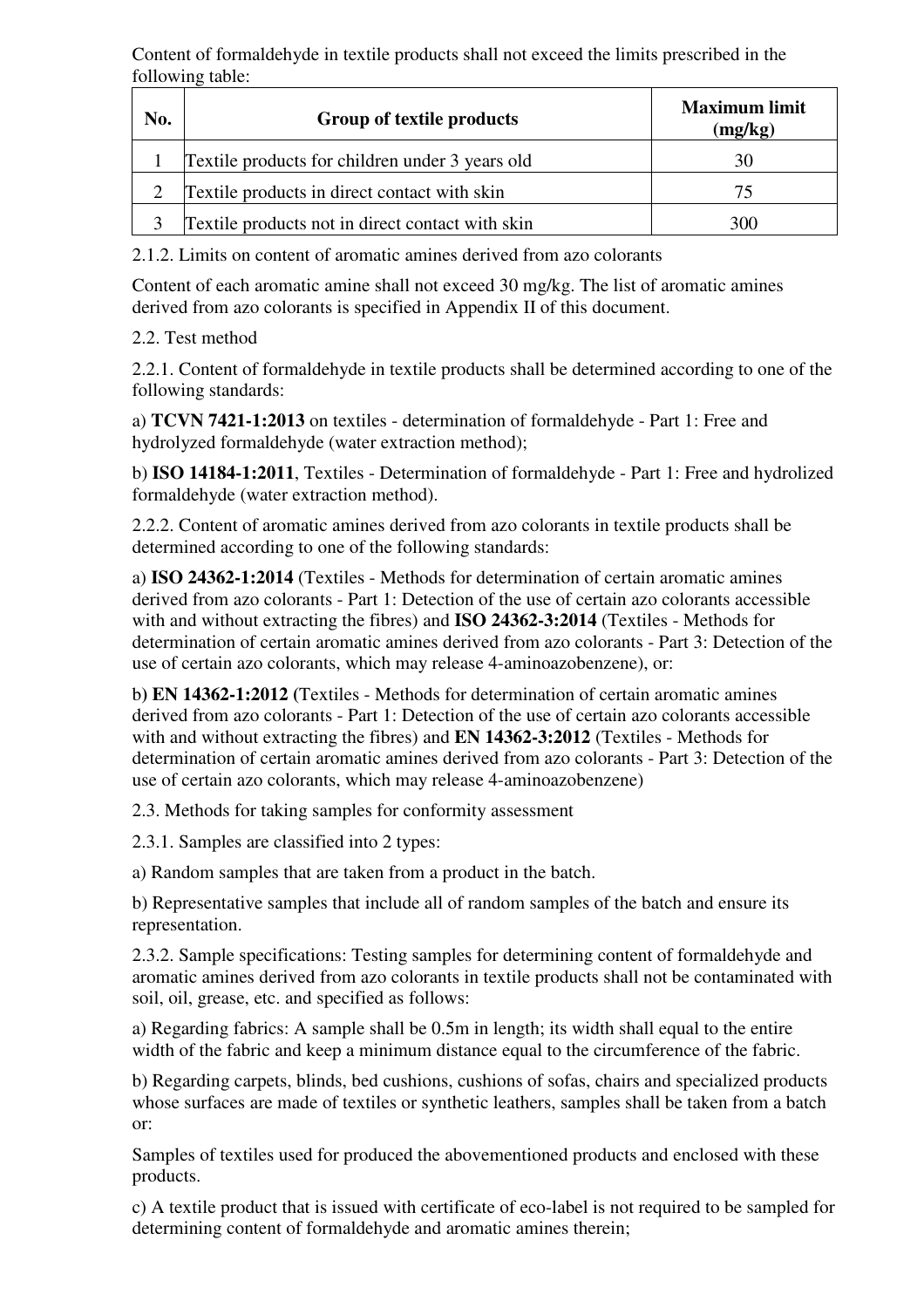A certificate of eco-label shall contain the producer's name and address, name of the product, composition of materials and name and signature of the representative of the licensing authority. The abovementioned certificate shall be used for making the declaration of conformity. The list of eco-labels is prescribed in Appendix IV of this document.

2.3.3. Maintenance of samples

Samples shall be wrapped by polyethylene bags or film, maintained in appropriate conditions to avoid impacts on their initial characteristics and sealed in accordance with regulations of law.

2.3.4 Sampling time

The samples shall be taken at suitable time and the declaration of conformity of which must be provided before they are traded on the Vietnam market.

## **3. REGULATIONS ON MANAGEMENT**

3.1. Regarding products and goods;

Products and goods shall have their conformity declared before being traded on the Vietnam market in accordance with regulations of this document and bear conformity markings in accordance with regulations of the Circular No. 28/2012/TT-BKHCN and the Circular No. 02/2017/TT-BKHCN.

3.1.1 Forms of declaration of conformity

3.1.1.1. Self-declaration of conformity based on results of self-assessment made by the applicant (the first party)

 a) The method 7 prescribed in the Circular No. 28/2012/TT-BKHCN and the Circular No. 02/2017/TT-BKHCN shall be used as the assessment method for declaration of conformity

b) The testing for declaration of conformity shall be carried out by a testing organization that has obtained a certificate of registration of testing operation in accordance with the Decree No. 107/2016/NĐ-CP.

3.1.1.2. Declaration of conformity based on results of certification or assessment made by the appointed certifying organization (the third party)

a) The assessment methods for declaration of conformity shall be the method 5 or method 7 prescribed in the Circular No. 28/2012/TT-BKHCN and the Circular No. 02/2017/TT-BKHCN;

b) The testing for declaration of conformity shall be carried out by a testing organization that has obtained a certificate of registration of testing operation in accordance with the Decree No. 107/2016/ND-CP.

3.1.2 Applications and procedures for registration of the declaration of conformity

3.1.2.1. Applications for registration of declaration of conformity

The product owner shall make 2 applications for registration of declaration of conformity and submit an application in person, by post or single-window portal to the Department of Industry and Trade of a province or a central-affiliated city (hereinafter referred to as "Department of Industry and Trade) and retain the other one. An application shall consist of:

1. If the declaration of conformity is made according to results of self-assessment, an application shall consist of:

a) A declaration of conformity using the specimen 1 prescribed in Appendix V of this document;

b) A report on self-assessment which contain:

- Name, address, phone number and fox of the applicant;

- Name of products or goods;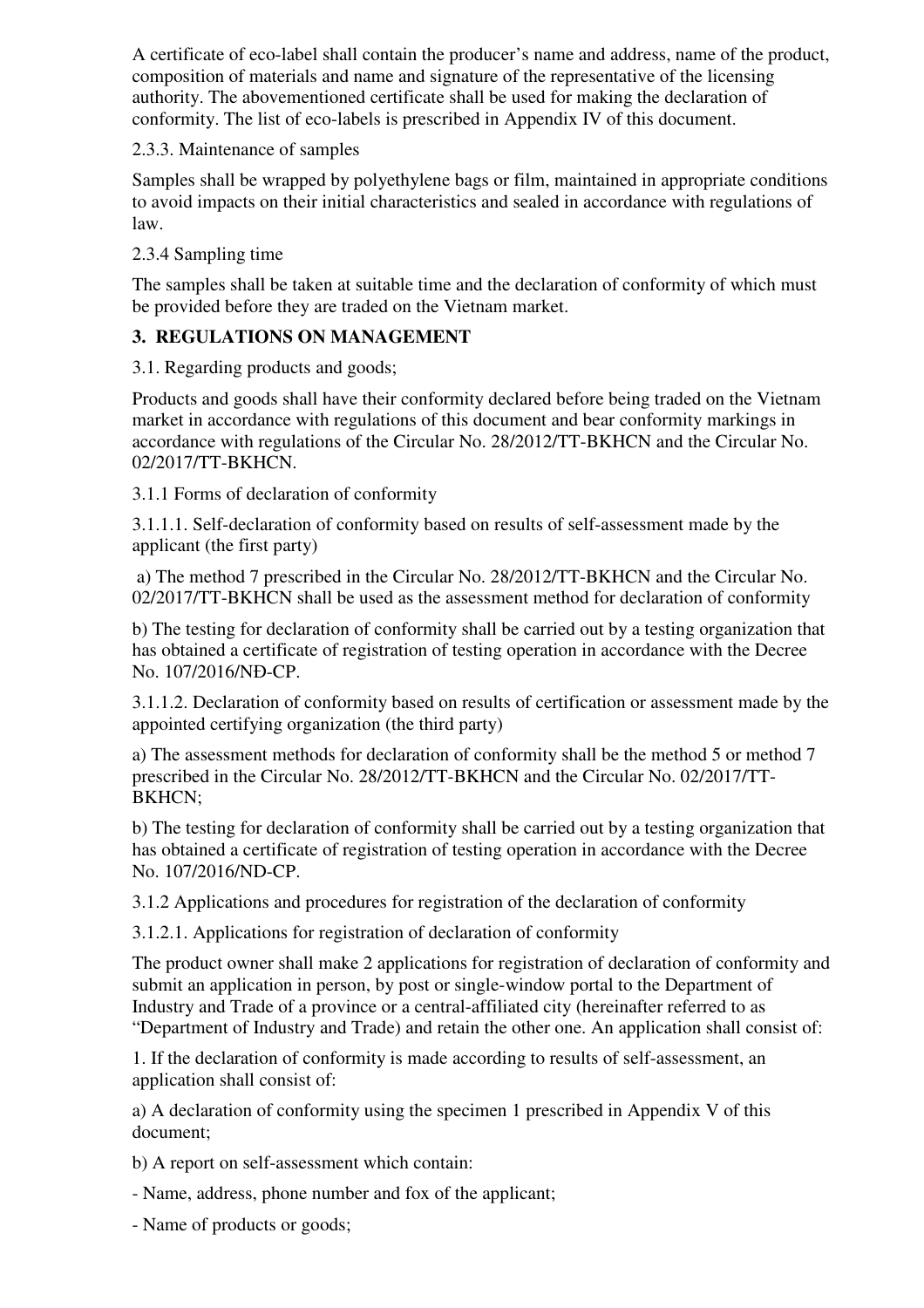- Number of the applied technical regulations;

- Conclusion that the products or goods are compliant;

- A statement that the quality of products or goods is conformable with this document and the applicant shall take legal responsibility for quality of products or goods and results of selfassessment.

- Regarding imports, the following information shall be added: trademarks and types, technical characteristics, origins, producers, volume and quantity of imports; border checkpoint of import; time of import; contracts; packing lists; invoices; B/L or equivalent transportation documents if there is no B/L; declaration of imports;

2. If the declaration of conformity is made according to results of certification or assessment by the appointed certifying organization (the third party), an application shall consist of:

a) A declaration of conformity using the specimen 1 prescribed in Appendix V of this document;

b) A certified copy of the certificate of conformity with these technical regulations and specimen of the conformity marking issued to the applicant by the appointed certifying organization.

3.1.2.2. Procedures for registration of declaration of conformity

a) Regarding declaration of conformity based on results of self-assessment

- The product owner shall submit an application for registration of declaration of conformity as prescribed in *3.1.2.1* of this document to the Department of Industry and Trade;

- After submitting the application to the Department of Industry and Trade; the applicant is allowed to put the products on the Vietnam market.

- Regarding number of the declaration of conformity

A number of the declaration of conformity shall be written in the form of X/Y, in which:

X is number of the ERC;

Y is number of B/L or the equivalent transportation document (if there is no B/L) in case of imports or management code of the batch in case of domestic products.

b) Regarding declaration of conformity based on results of assessment made by appointed certifying organization (hereinafter referred to as "certifying organization")

- The product owner shall submit an application for registration of declaration of conformity as prescribed in 3.1.2.1 of this document to the Department of Industry and Trade;

- After submitting the application to the Department of Industry and Trade; the applicant is allowed to put the products on the Vietnam market.

- Regarding number of the declaration of conformity

A number of the declaration of conformity shall be written in the form of X/Y/Z, in which:

X is number of the ERC;

Y is number of B/L in case of imports or management code of the batch in case of domestic products.

Z is code of the certifying organization.

3.2. Regarding conformity-assessing organizations

3.2.1. Conformity-assessing organizations operating in Vietnam

3.2.1.1. Certifying organizations

- Certifying organizations shall register their operation in accordance with the Decree No. 107/2016/ND-CP and appointed by the Ministry of Industry and Trade;

- Certifying organizations shall be appointed in accordance with regulations in Article 15 of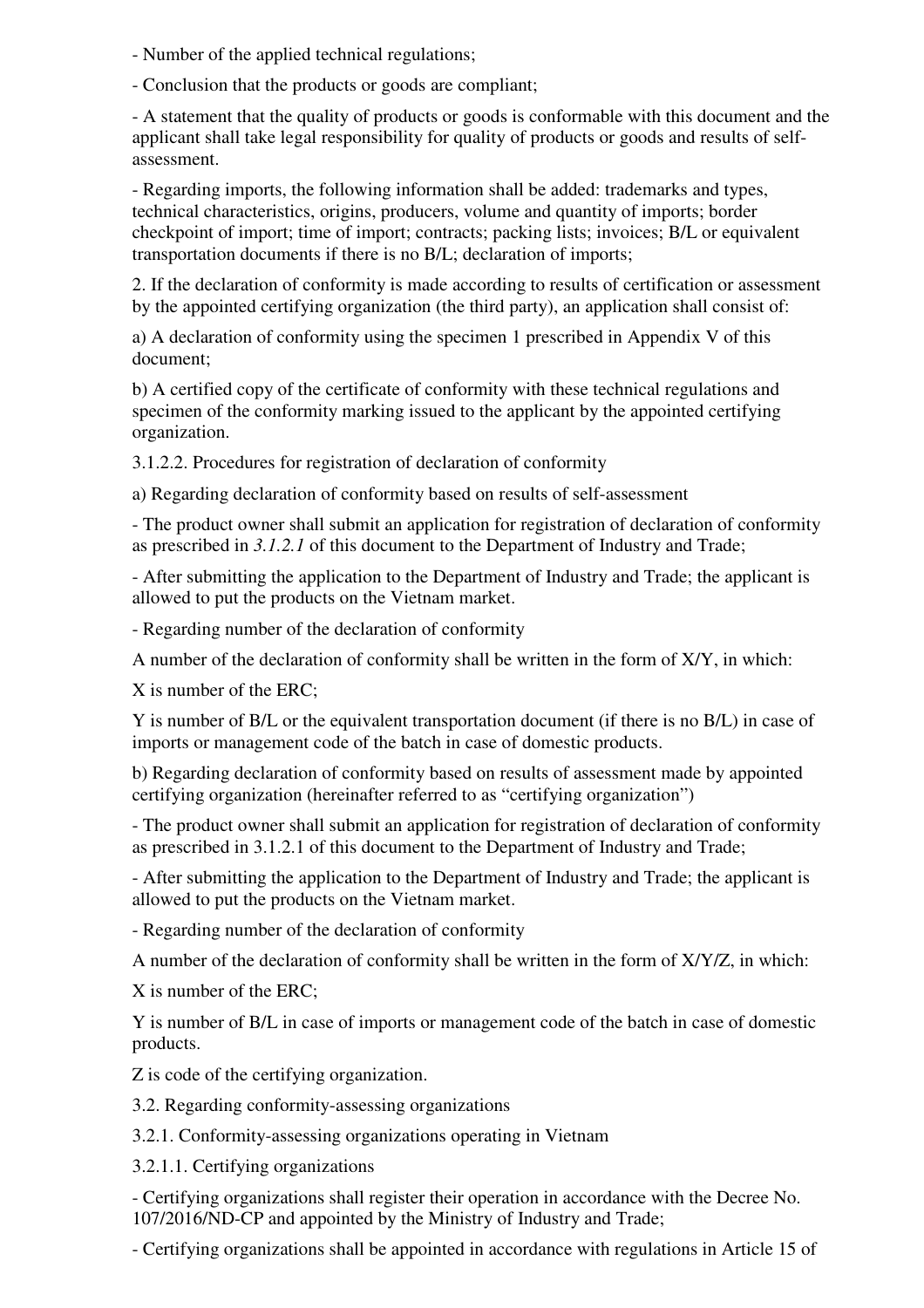the Circular No. 48/2011/TT-BCT.

3.2.2. Testing organizations

Testing organizations shall register their operation in accordance with the Decree No. 107/2016/ND-CP.

3.2.3. Foreign conformity-assessing organizations not operating in Vietnam

Foreign conformity-assessing organizations not operating in Vietnam shall be appointed in accordance with regulations in the Circular No. 26/2013/TT-BKHCN.

# **4. RESPONSIBILITIES AND IMPLEMENTATION**

4.1. Responsibilities of affiliated entities of the Ministry of Industry and Trade

4.1.1. Department of Science and Technology shall take responsibility for monitoring and verifying applications for operation registration submitted by certifying or testing organizations; request the Ministry to approve certificates of assessment or testing and decisions on appointing certifying organizations; cooperate with relevant authorities in providing instructions on and organize the implementation of this document;

4.1.2. The General Department of Market Management shall take responsibility for directing Departments of market management of provinces and central-affiliated cities in inspecting, controlling and taking actions against violations of quality of goods and products prescribed in this document;

4.1.3. The Department of Industry and Trade of each province shall:

- Receive declarations of conformity and publish them on portal of the Department;

- Submit reports on quantity of products whose conformity is declared to the Ministry of Industry and Trade in the last week of the second quarter and fourth quarter every year using the specimen 02 prescribed in Appendix IV of this document.

4.2. Responsibility of producers and traders of textile products

- Make declarations of conformity in accordance with regulations of this document;

- Take responsibility for legality of provided information in accordance with regulation of this law;

- Comply with regulations in Article 16 of the Circular No. 28/2012/TT-BKHCN and the Circular No. 02/2017/TT-BKHCN.

4.3. Responsibilities of conformity-assessing organizations

- Assess the conformity of textile products;

- Issue numbers of the declaration of conformity for products and goods whose conformity are assessed according to the method 7; publish numbers of declaration of conformity on their websites.

- Submit quarterly reports on results of conformity assessment in accordance with regulations of this document before the  $15<sup>th</sup>$  day of the first month of the following quarter using the specimen 03 of Appendix IV of this document. Surprise reports shall be submitted at the request of the Ministry of Industry and Trade.

- Comply with regulations of the Decree No. 107/2016/ND-CP

4.4. If legislative documents and standards referred in this document are amended or replaced, regulations of amended or new documents shall be applied.

# **APPENDIX I**

LIST OF TEXTILE PRODUCTS GOVERNED BY TECHNICAL REGULATIONS (*issued together with national technical regulations No. 01 dated October 23, 2017 of the Minister of Industry and Trade)*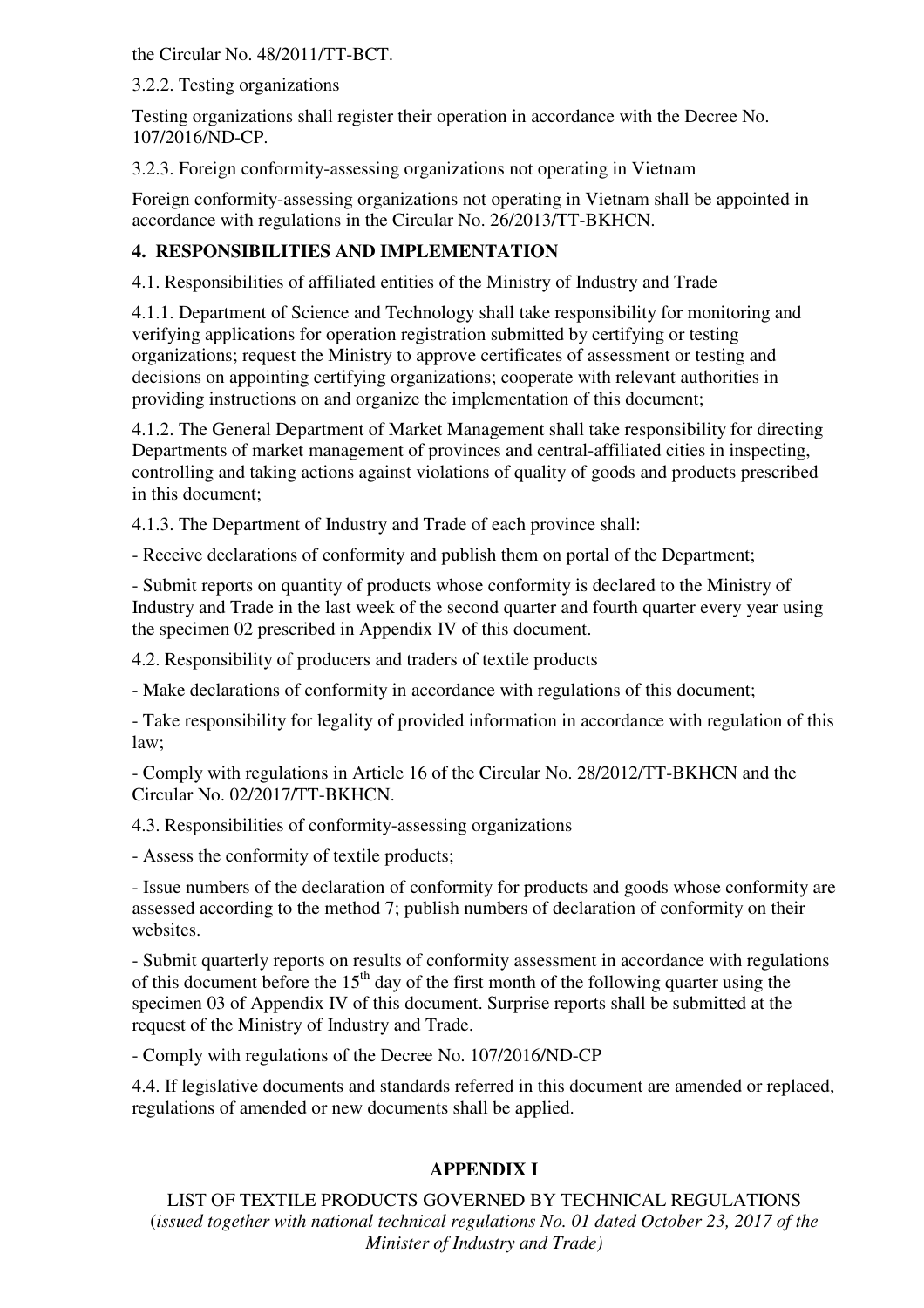| <b>Product</b><br>code | <b>Descriptions</b>                                                                                                                                                              |  |  |  |  |  |
|------------------------|----------------------------------------------------------------------------------------------------------------------------------------------------------------------------------|--|--|--|--|--|
| 5007                   | Woven fabrics of silk or silk wastes                                                                                                                                             |  |  |  |  |  |
| 5111                   | Woven fabrics of carded wool or of carded fine animal hair                                                                                                                       |  |  |  |  |  |
| 5112                   | Woven fabrics of combed wool or of combed fine animal                                                                                                                            |  |  |  |  |  |
|                        | 5113.00.00 Woven fabrics of coarse animal hair or of horsehair                                                                                                                   |  |  |  |  |  |
| 5208                   | Woven fabrics of cotton, containing 85% or more by weight of cotton, weighing<br>not more than 200 g/m2.                                                                         |  |  |  |  |  |
| 5209                   | Woven fabrics of cotton, containing 85% or more by weight of cotton, weighing<br>more than 200 g/m2.                                                                             |  |  |  |  |  |
| 5210                   | Woven fabrics of cotton, containing less than 85% by weight of cotton, mixed<br>mainly or solely with man-made fibres, weighing not more than 200 $g/m2$                         |  |  |  |  |  |
| 5211                   | Woven fabrics of cotton, containing less than 85% by weight of cotton, mixed<br>mainly or solely with man-made fibres, weighing more than 200 $g/m2$                             |  |  |  |  |  |
| 5212                   | Other woven fabrics of yarn of cotton                                                                                                                                            |  |  |  |  |  |
| 5309                   | Woven fabrics of flax yarn                                                                                                                                                       |  |  |  |  |  |
| 5310                   | Woven fabrics of jute or of other textile bast fibres of heading 53.03.                                                                                                          |  |  |  |  |  |
| 5311                   | Woven fabrics of yarn of other vegetable textile fibres or paper yarn.                                                                                                           |  |  |  |  |  |
| 5407                   | Woven fabrics of synthetic filament yarn, including woven fabrics of yarn<br>mentioned in heading 54.04                                                                          |  |  |  |  |  |
| 5407.10                | --Woven fabrics obtained from high tenacity yarn of nylon or other polyamides<br>or of polyesters                                                                                |  |  |  |  |  |
|                        | 5407.41.10 --Woven nylon mesh fabrics of untwisted filament yarn suitable for use as<br>reinforcing material for tarpaulins                                                      |  |  |  |  |  |
| 5408                   | Woven fabrics of artificial filament yarn, including woven fabrics obtained from<br>materials of heading 54.05.                                                                  |  |  |  |  |  |
| 5512                   | Woven fabrics of synthetic staple fibres whose weight is 85% or more                                                                                                             |  |  |  |  |  |
| 5513                   | Woven fabrics of synthetic stape fibres, containing less than 85% by weight of<br>cotton, mixed mainly or solely with cotton, weighing not more than $170$ g/m2                  |  |  |  |  |  |
| 5514                   | Woven fabrics of synthetic stape fibres, containing less than 85% by weight of<br>cotton, mixed mainly or solely with cotton, weighing more than $170$ g/m2                      |  |  |  |  |  |
| 5515                   | Other woven fabrics of synthetic staple fibres                                                                                                                                   |  |  |  |  |  |
| 5516                   | Woven fabrics of artificial staple fibres                                                                                                                                        |  |  |  |  |  |
| 5601                   | Wadding of textile materials and articles thereof; textile fibres, not exceeding 5<br>mm in length (flock), textile dust and mill neps.                                          |  |  |  |  |  |
| 5602                   | Felt, whether or not impregnated, coated, covered or laminated                                                                                                                   |  |  |  |  |  |
| 5603                   | Nonwovens, whether or not impregnated, coated, covered or laminated.                                                                                                             |  |  |  |  |  |
| 5701                   | Carpets and other textile floor coverings, knotted, whether or not made up.                                                                                                      |  |  |  |  |  |
| 5702                   | Carpets and other textile floor coverings, woven, not tufted or flocked, whether or<br>not made up, including "Kelem", "Schumacks", "Karamanie" and similar hand-<br>woven rugs. |  |  |  |  |  |
| 5703                   | Carpets and other textile floor coverings, tufted, whether or not made up.                                                                                                       |  |  |  |  |  |
| 5704                   | Carpets and other textile floor coverings, of felt, not tufted or flocked, whether or                                                                                            |  |  |  |  |  |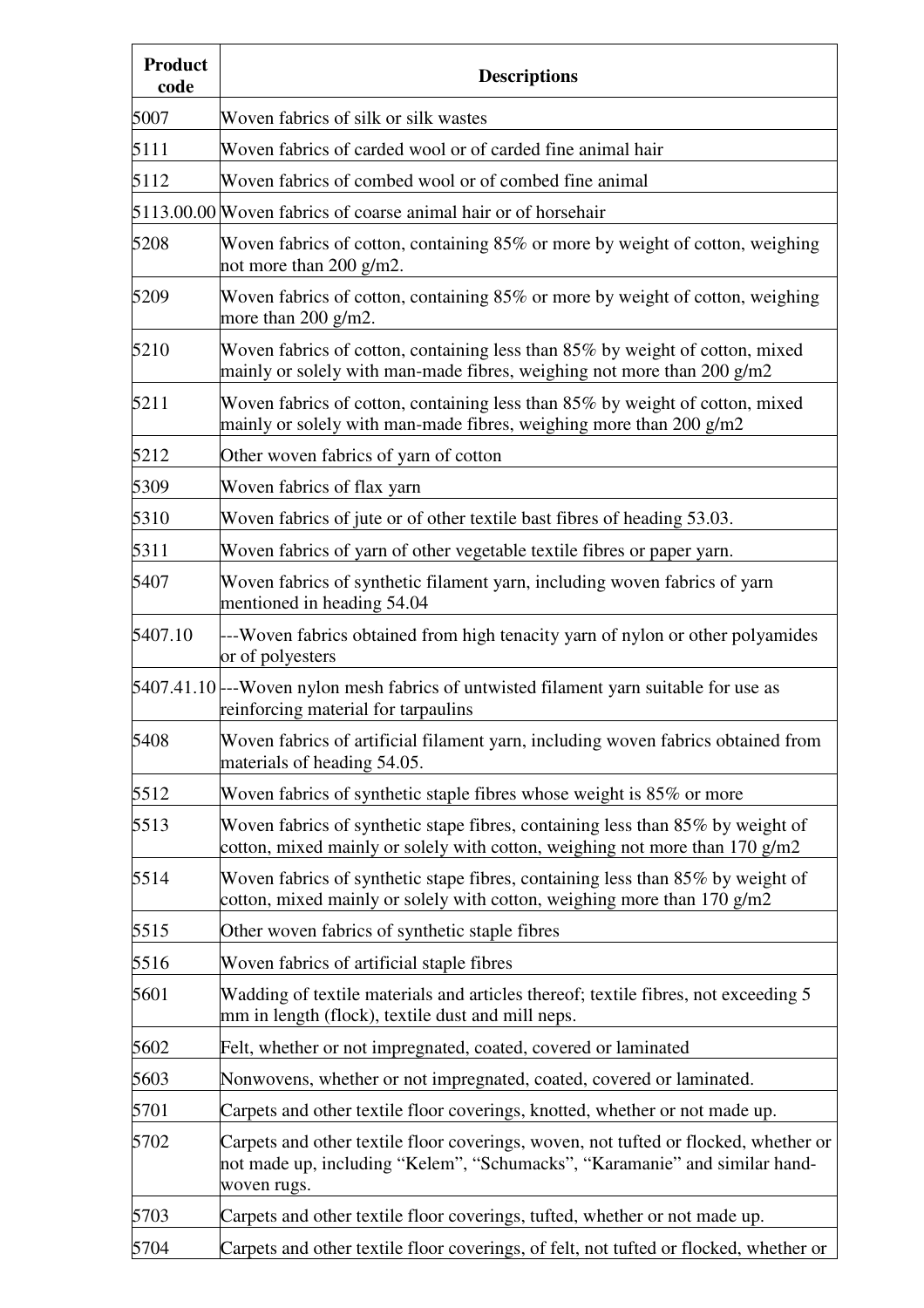|         | not made up.                                                                                                                                                                                              |  |  |  |  |  |  |
|---------|-----------------------------------------------------------------------------------------------------------------------------------------------------------------------------------------------------------|--|--|--|--|--|--|
| 5705    | Other carpets and other textile floor coverings, whether or not made up.                                                                                                                                  |  |  |  |  |  |  |
| 5801    | Woven pile fabrics and chenille fabrics, other than fabrics of heading 58.02 or<br>58.06.                                                                                                                 |  |  |  |  |  |  |
| 5802    | Terry towelling and similar woven terry fabrics, other than narrow fabrics of<br>heading 58.06; tufted textile fabrics, other than products of heading 57.03                                              |  |  |  |  |  |  |
| 5803    | Gauze, other than narrow fabrics of heading 58.06                                                                                                                                                         |  |  |  |  |  |  |
| 5804    | Tulles and other net fabrics, not including woven, knitted or crocheted fabrics;<br>lace in the piece, in strips or in motifs, other than fabrics of headings 60.02 to<br>60.06                           |  |  |  |  |  |  |
| 5806.10 | Woven pile fabrics (including terry towelling and similar terry fabrics) and<br>chenille fabrics                                                                                                          |  |  |  |  |  |  |
| 5806.20 | Other woven fabrics, containing by weight $5\%$ or more of elastomeric yarn or<br>rubber thread                                                                                                           |  |  |  |  |  |  |
| 5811    | Quilted textile products in the piece, composed of one or more layers of textile<br>materials assembled with padding by stitching or otherwise, other than<br>embroidery of heading 58.10                 |  |  |  |  |  |  |
| 5903    | Textile fabrics impregnated, coated, covered or laminated with plastics, other than<br>those of heading 59.02                                                                                             |  |  |  |  |  |  |
| 5905    | Textile wall coverings                                                                                                                                                                                    |  |  |  |  |  |  |
| 6001    | Pile fabrics, including "long pile" fabrics and terry fabrics, knitted or crocheted.                                                                                                                      |  |  |  |  |  |  |
| 6002    | Knitted or crocheted fabrics of a width not exceeding 30 cm, containing by weight<br>5% or more of elastomeric yarn or rubber thread, other than those of heading<br>60.01                                |  |  |  |  |  |  |
| 6003    | Knitted or crocheted fabrics of a width not exceeding 30 cm, other than those of<br>heading 60.01 or 60.02.                                                                                               |  |  |  |  |  |  |
| 6004    | Knitted or crocheted fabrics of a width exceeding 30 cm, containing by weight 5%<br>or more of elastomeric yarn or rubber thread, other than those of heading 60.01.                                      |  |  |  |  |  |  |
| 6005    | Warp knit fabrics (including those made on galloon knitting machines), other than<br>those of headings $60.01$ to $60.04$ .                                                                               |  |  |  |  |  |  |
| 6006    | Other knitted or crocheted fabrics                                                                                                                                                                        |  |  |  |  |  |  |
| 6101    | Men's or boys' overcoats, car-coats, capes, cloaks, anoraks (including ski-<br>jackets), wind-cheaters, wind-jackets and similar articles, knitted or crocheted,<br>other than those of heading 61.03     |  |  |  |  |  |  |
| 6102    | Women's or girls' overcoats, car-coats, capes, cloaks, anoraks (including ski-<br>jackets), wind-cheaters, wind-jackets and similar articles, knitted or crocheted,<br>other than those of heading 61.04. |  |  |  |  |  |  |
| 6103    | Men's or boys' suits, ensembles, jackets, blazers, trousers, bib and brace overalls,<br>breeches and shorts (other than swimwear), knitted or crocheted                                                   |  |  |  |  |  |  |
| 6104    | Women's or girls' suits, ensembles, jackets, blazers, dresses, skirts, divided skirts,<br>trousers, bib and brace overalls, breeches and shorts (other than swimwear),<br>knitted or crocheted.           |  |  |  |  |  |  |
| 6105    | Men's or boys' shirts, knitted or crocheted.                                                                                                                                                              |  |  |  |  |  |  |
| 6106    | Women's or girls' blouses, shirts and shirt-blouses, knitted or crocheted.                                                                                                                                |  |  |  |  |  |  |
| 6107    | Men's or boys' underpants, briefs, nightshirts, pyjamas, bathrobes, dressing                                                                                                                              |  |  |  |  |  |  |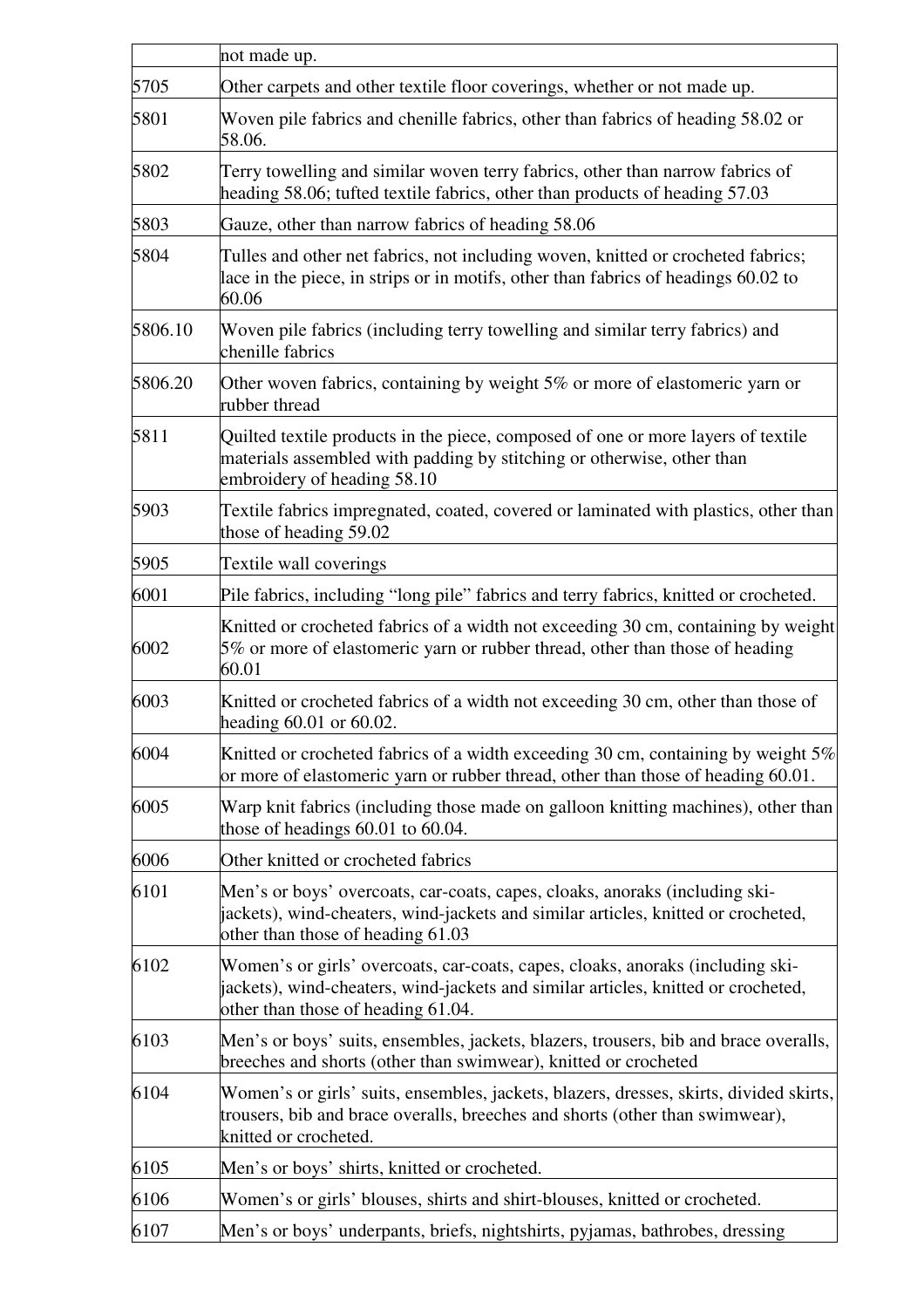|      | gowns and similar articles, knitted or crocheted.                                                                                                                                                           |  |  |  |  |  |
|------|-------------------------------------------------------------------------------------------------------------------------------------------------------------------------------------------------------------|--|--|--|--|--|
| 6108 | Women's or girls' slips, petticoats, briefs, panties, nightdresses, pyjamas,<br>négligés, bathrobes, dressing gowns and similar articles, knitted or crocheted.                                             |  |  |  |  |  |
| 6109 | T-shirts, singlets and other vests, knitted or crocheted.                                                                                                                                                   |  |  |  |  |  |
| 6110 | Jerseys, pullovers, cardigans, waistcoats and similar articles, knitted or crocheted.                                                                                                                       |  |  |  |  |  |
| 6111 | Babies' garments and clothing accessories, knitted or crocheted.                                                                                                                                            |  |  |  |  |  |
| 6112 | Track suits, ski suits and swimwear, knitted or crocheted.                                                                                                                                                  |  |  |  |  |  |
|      | 6113.00.40 Garments, made up of knitted or crocheted fabrics of heading 59.03, 59.06 or<br>59.07.                                                                                                           |  |  |  |  |  |
| 6114 | Other garments, knitted or crocheted.                                                                                                                                                                       |  |  |  |  |  |
| 6115 | Panty hose, tights, stockings, socks and other hosiery, including graduated<br>compression hosiery (for example, stockings for varicose veins) and footwear<br>without applied soles, knitted or crocheted. |  |  |  |  |  |
|      | $6115.10.10$ - Stockings for varicose veins, of synthetic fibres                                                                                                                                            |  |  |  |  |  |
| 6116 | Gloves, mittens and mitts, knitted or crocheted                                                                                                                                                             |  |  |  |  |  |
| 6117 | Other made up clothing accessories, knitted or crocheted; knitted or crocheted<br>parts of garments or of clothing accessories.                                                                             |  |  |  |  |  |
| 6201 | Men's or boys' overcoats, car-coats, capes, cloaks, anoraks (including ski-<br>jackets), wind-cheaters, wind-jackets and similar articles, other than those of<br>heading $62.03$ .                         |  |  |  |  |  |
| 6202 | Women's or girls' overcoats, car-coats, capes, cloaks, anoraks (including ski-<br>jackets), wind-cheaters, wind-jackets and similar articles, other than those of<br>heading 62.04                          |  |  |  |  |  |
| 6203 | Men's or boys' suits, ensembles, jackets, blazers, trousers, bib and brace overalls,<br>breeches and shorts (other than swimwear).                                                                          |  |  |  |  |  |
| 6204 | Women's or girls' suits, ensembles, jackets, blazers, dresses <sup>(1)</sup> , skirts, divided<br>skirts, trousers, bib and brace overalls, breeches and shorts (other than swimwear)                       |  |  |  |  |  |
| 6205 | Men's or boys' shirts                                                                                                                                                                                       |  |  |  |  |  |
| 6206 | Women's or girls' blouses, shirts and shirt-blouses                                                                                                                                                         |  |  |  |  |  |
| 6207 | Men's or boys' singlets and other vests, underpants, briefs, nightshirts, pyjamas,<br>bathrobes, dressing gowns and similar articles                                                                        |  |  |  |  |  |
| 6208 | Women's or girls' singlets and other vests, slips, petticoats, briefs, panties,<br>nightdresses, pyjamas, négligés, bathrobes, dressing gowns and similar articles                                          |  |  |  |  |  |
| 6209 | Babies' garments and clothing accessories                                                                                                                                                                   |  |  |  |  |  |
| 6210 | Garments, made up of fabrics of heading 56.02, 56.03, 59.03, 59.06 or 59.07.                                                                                                                                |  |  |  |  |  |
| 6211 | Track suits, ski suits and swimwear; other garments.                                                                                                                                                        |  |  |  |  |  |
| 6212 | Brassières, girdles, corsets, braces, suspenders, garters and similar articles and<br>parts thereof, whether or not knitted or crocheted                                                                    |  |  |  |  |  |
| 6213 | Handkerchiefs                                                                                                                                                                                               |  |  |  |  |  |
| 6214 | Shawls, scarves, mufflers, mantillas, veils and the like.                                                                                                                                                   |  |  |  |  |  |
| 6215 | Ties, bow ties and cravats                                                                                                                                                                                  |  |  |  |  |  |
| 6216 | Gloves, mittens and mitts                                                                                                                                                                                   |  |  |  |  |  |
| 6217 | Other made up clothing accessories; parts of garments or of clothing accessories,                                                                                                                           |  |  |  |  |  |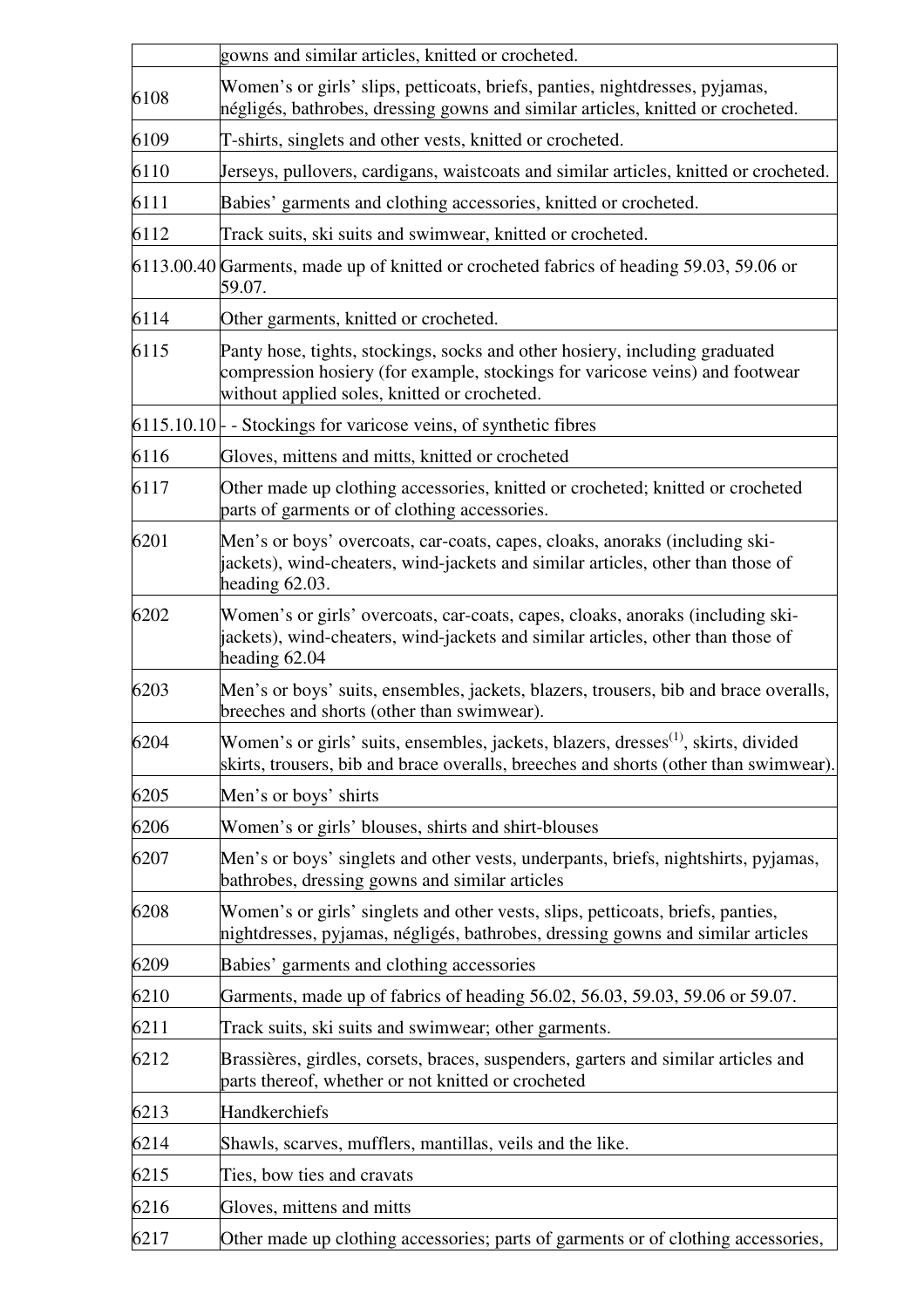|         | other than those of heading 62.12.                                                                                                                                                                                                                                                  |  |  |  |  |
|---------|-------------------------------------------------------------------------------------------------------------------------------------------------------------------------------------------------------------------------------------------------------------------------------------|--|--|--|--|
| 6301    | Blankets and travelling rugs                                                                                                                                                                                                                                                        |  |  |  |  |
| 6302    | Bed linen, table linen, toilet linen and kitchen linen                                                                                                                                                                                                                              |  |  |  |  |
| 6303    | Curtains (including drapes) and interior blinds; curtain or bed valances.                                                                                                                                                                                                           |  |  |  |  |
| 6304    | Other furnishing articles, excluding those of heading 94.04.                                                                                                                                                                                                                        |  |  |  |  |
| 6307.10 | -Floor-cloths, dish-cloths, dusters and similar cleaning cloths                                                                                                                                                                                                                     |  |  |  |  |
| 6308    | Sets consisting of woven fabric and yarn, whether or not with accessories, for<br>making up into rugs, tapestries, embroidered table cloths or serviettes, or similar<br>textile articles, put up in packings for retail sale.                                                      |  |  |  |  |
| 6404.11 | - Sports footwear; tennis shoes, basketball shoes, gym shoes, training shoes and<br>the like                                                                                                                                                                                        |  |  |  |  |
|         | 6501.00.00 Hat-forms, hat bodies and hoods of felt, neither blocked to shape nor with made<br>brims; plateaux and manchons (including slit manchons), of felt.                                                                                                                      |  |  |  |  |
|         | 6502.00.00 Hat-shapes, plaited or made by assembling strips of any material, neither blocked<br>to shape, nor with made brims, nor lined, nor trimmed.                                                                                                                              |  |  |  |  |
|         | 6504.00.00 Hats and other headgear, plaited or made by assembling strips of any material,<br>whether or not lined or trimmed.                                                                                                                                                       |  |  |  |  |
| 6505    | Hats and other headgear, knitted or crocheted, or made up from lace, felt or other<br>textile fabric, in the piece (but not in strips), whether or not lined or trimmed;<br>hair-nets of any material, whether or not lined or trimmed.                                             |  |  |  |  |
| 9404    | Mattress supports; articles of bedding and similar furnishing (for example,<br>mattresses, quilts, eiderdowns, cushions, pouffes and pillows) fitted with springs<br>or stuffed or internally fitted with any material or of cellular rubber or plastics,<br>whether or not covered |  |  |  |  |
| 9619    | Sanitary towels (pads) and tampons, napkins and napkin liners for babies and<br>similar articles, of any material.                                                                                                                                                                  |  |  |  |  |

\*Product code is THE code of products included in the list of exports and imports of Vietnam prescribed in Appendix I of the Circular No. 65/2017/TT-BTC dated June 27, 2017 of the Minister of Ministry of Finance

## **APPENDIX II**

### LIST OF AROMATIC AMINES DERIVED FROM AZO COLORANTS *(issued together with national technical regulations No. …dated October 23, 2017 of the Minister of Industry and Trade)*

| No. | <b>Name</b>                                                                    | <b>CAS Number</b> |  |
|-----|--------------------------------------------------------------------------------|-------------------|--|
| 1.  | Biphenyl-4-ylamine/4-aminobiphenyl xenylamine                                  | $92 - 67 - 1$     |  |
| 2.  | Benzidine                                                                      | $92 - 87 - 5$     |  |
| 3.  | 4-chlor-o-toluidine                                                            | $95-69-2$         |  |
| 4.  | 2-naphthylamine                                                                | $91-59-8$         |  |
| 5.  | o-aminoazotoluene/4-amino-2',3-dimethylazobenzene/4-<br>o-tolylazo-o-toluidene | $97 - 56 - 3$     |  |
| 6.  | 5-nitro-o-toluidine                                                            | $99 - 55 - 8$     |  |
| 7.  | 4-chloraniline                                                                 | $106 - 47 - 8$    |  |
| 8.  | 4-methoxy-m-phenylenediainine                                                  | 615-05-4          |  |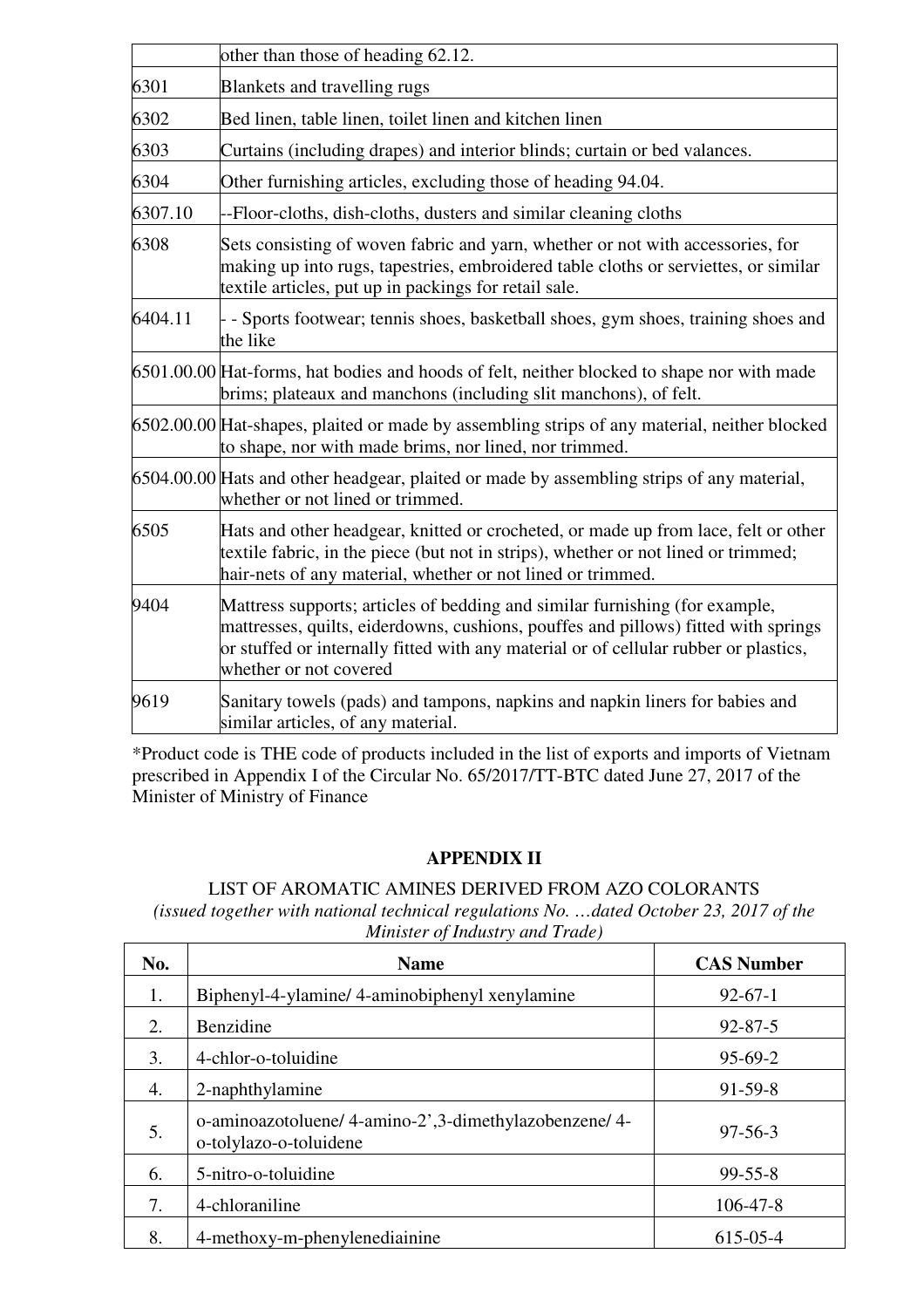| 9.  | 4,4'-diaminodiphenylmethane/ 4,4'-methylenedianiline               | 101-77-9       |  |  |
|-----|--------------------------------------------------------------------|----------------|--|--|
| 10. | 3,3'-dichlorobenzidine/3,3'-dichlorobiphenyl-4,4'-<br>ylenediamine | $91 - 94 - 1$  |  |  |
| 11. | 3,3'-dimethoxybenzidine/o-dianisidine                              | 119-90-4       |  |  |
| 12. | 3,3'-dimethylbenzidine/4,4'-bi-o-toluidine                         | 119-93-7       |  |  |
| 13. | 4,4'-methylenedi-o-toluidine                                       | 838-88-0       |  |  |
| 14. | 6-methoxy-m-toluidine/p-cresidine                                  | $120 - 71 - 8$ |  |  |
| 15. | 4,4'-methylene-bis-(2-chloro-aniline)                              | $101 - 14 - 4$ |  |  |
| 16. | 4,4'-oxydianiline                                                  | $101 - 80 - 4$ |  |  |
| 17. | 4,4'-thiodianiline                                                 | $139 - 65 - 1$ |  |  |
| 18. | o-toluidine/2-aminotoluene                                         | $95 - 53 - 4$  |  |  |
| 19. | 4-methyl-m-phenylenediamine                                        | 95-80-7        |  |  |
| 20. | 2,4,5-trimethylaniline                                             | 137-17-7       |  |  |
| 21. | o-anisidine/2-methoxyaniline                                       | $90 - 04 - 0$  |  |  |
| 22. | 4-aminoazobenzene                                                  | $60 - 09 - 3$  |  |  |

# **APPENDIX III**

# LIST OF ECO-LABELS

(*issued together with the national technical regulations No.01 dated October 23, 2017)*

1 - Korea eco-label 2- Thai Green Labels



3 – India eco-Safe 4- EOKO-Tex 100:









5- EU ecolabel 6- Taiwan green mark



7 – Ecolabel of China 8 - Nordic Swan eco-label



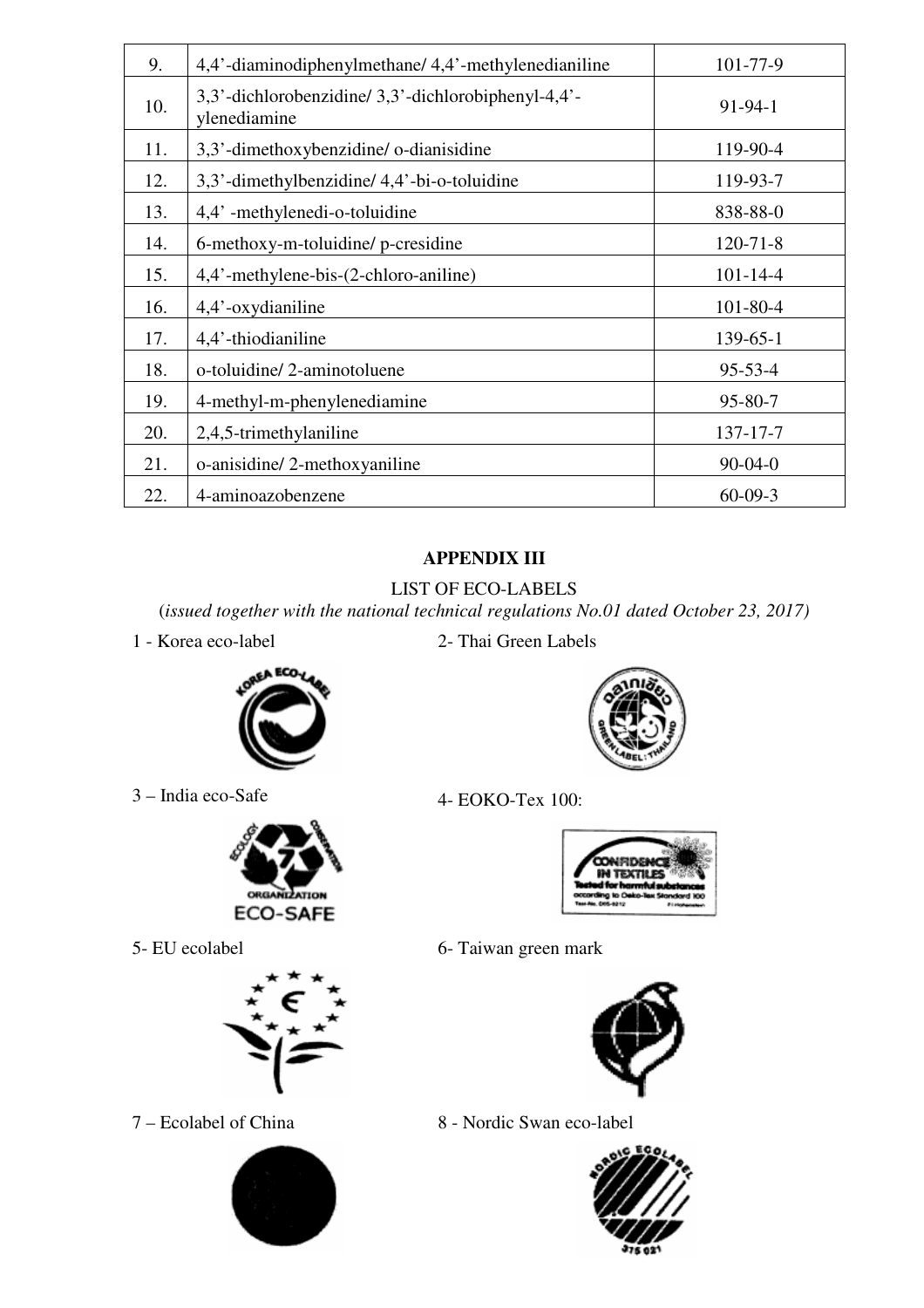9-Global organic textile standard 10 – Ecolabel of Netherland



11 – Ecoliving of Australia







12 - Der Blaue Engel, Oeko-Tex® of German Federal Republic





# **APPENDIX IV**

## SPECIMENS USED IN TECHNICAL REGULATIONS

*(issued together with national technical regulations No. 01 dated October 23, 2017 of the Minister of Industry and Trade)*

**Specimen 01** 

# **SPECIMEN OF DECLARATION OF CONFORMITY**

# **SOCIALIST REPUBLIC OF VIETNAM Independence – Freedom - Happiness**

# **DECLARATION OF CONFORMITY**

 $N<sub>0</sub>$ 

Name of the product owner:

Address:

Phone number: Fax:

Email:

# **DECLARATION:**

Products, goods, process, services or environment (name, type, trademark, technical characteristics, etc.)

…………………………………………………………………………………

Conformity with standards and technical regulations (number, symbol, name)

…………………………………………………………………………………………………

…………

Types of assessment:

+ Assessment made by a certifying organization (the third party): Name of the certifying organization or appointed certifying organization, number of its certificate and date of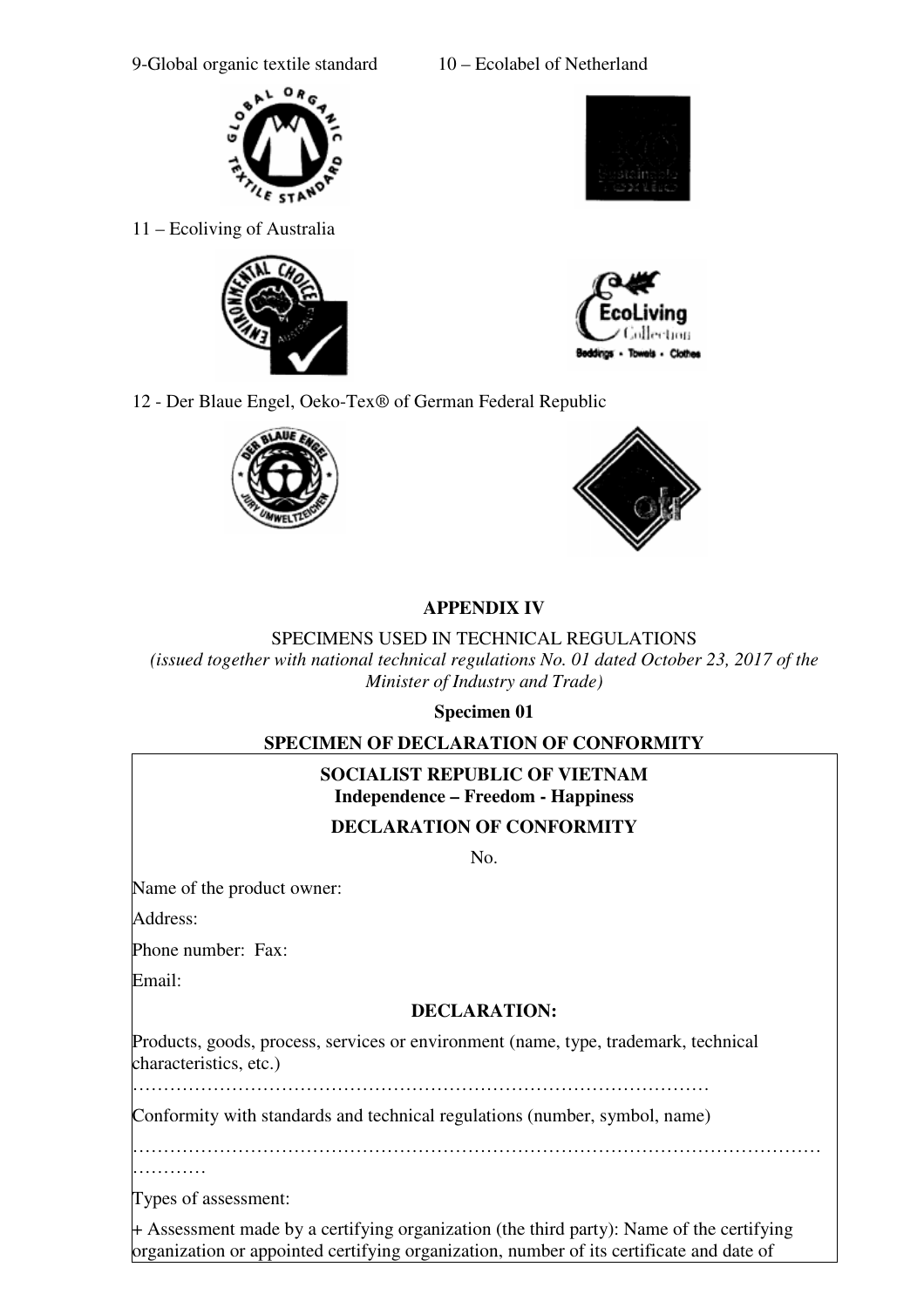issuance thereof;

…………….

+ Self-assessment (the first party): the day on which the applicant signs the report on selfassessment.

Additional information (bases for declaration of conformity, methods for conformity assessment, etc.):

…………………………………………………………………………………………………

....[Name of the product owner] shall take responsibility for the conformity of [name of product, goods, process, services or environment] produced, traded, maintained, transported or used by [name of the applicant].

> *[Place and time]*  **LEGAL REPRESENTATIVE OF PRODUCT OWER**  (Signature, position and seal)

**Specimen 02** 

### **SPECIMEN OF REPORT ON RECEIPT OF APPLICATIONS FOR REGISTRATION OF DECLARATION OF CONFORMITY**

[NAME OF SUPERVISORY AUTHORITY] [NAME OF AUTHORITY RECEIVING APPLICATIONS FOR REGISTRATION OF DECLARATION]

**SOCIALIST REPUBLIC OF VIETNAM Independence – Freedom - Happiness**

## **REPORT ON RECEIPT OF APPLICATIONS FOR REGISTRATION OF DECLARATION OF CONFORMITY**

## **To: The Ministry of Industry and Trade**

[Name of authority receiving applications for registration of declaration] submits a report on receipt of applications for registration of declaration of conformity in accordance with regulations in the national technical regulation No. 2017/BCT from [date] to [date]. To be specific:

|     | <b>GENERAL INFORMATION</b>   |                    |          |                                              |                  |             |  |
|-----|------------------------------|--------------------|----------|----------------------------------------------|------------------|-------------|--|
| No. | Name of the<br>product owner | Name of<br>product | Quantity | Number of<br>declaration<br>of<br>conformity | Date of issuance | <b>Note</b> |  |
|     |                              |                    |          |                                              |                  |             |  |
|     |                              |                    |          |                                              |                  |             |  |
|     |                              |                    |          |                                              |                  |             |  |
|     |                              |                    |          |                                              |                  |             |  |
|     |                              |                    |          |                                              |                  |             |  |
|     |                              |                    |          |                                              |                  |             |  |

**Competent representative of authority**